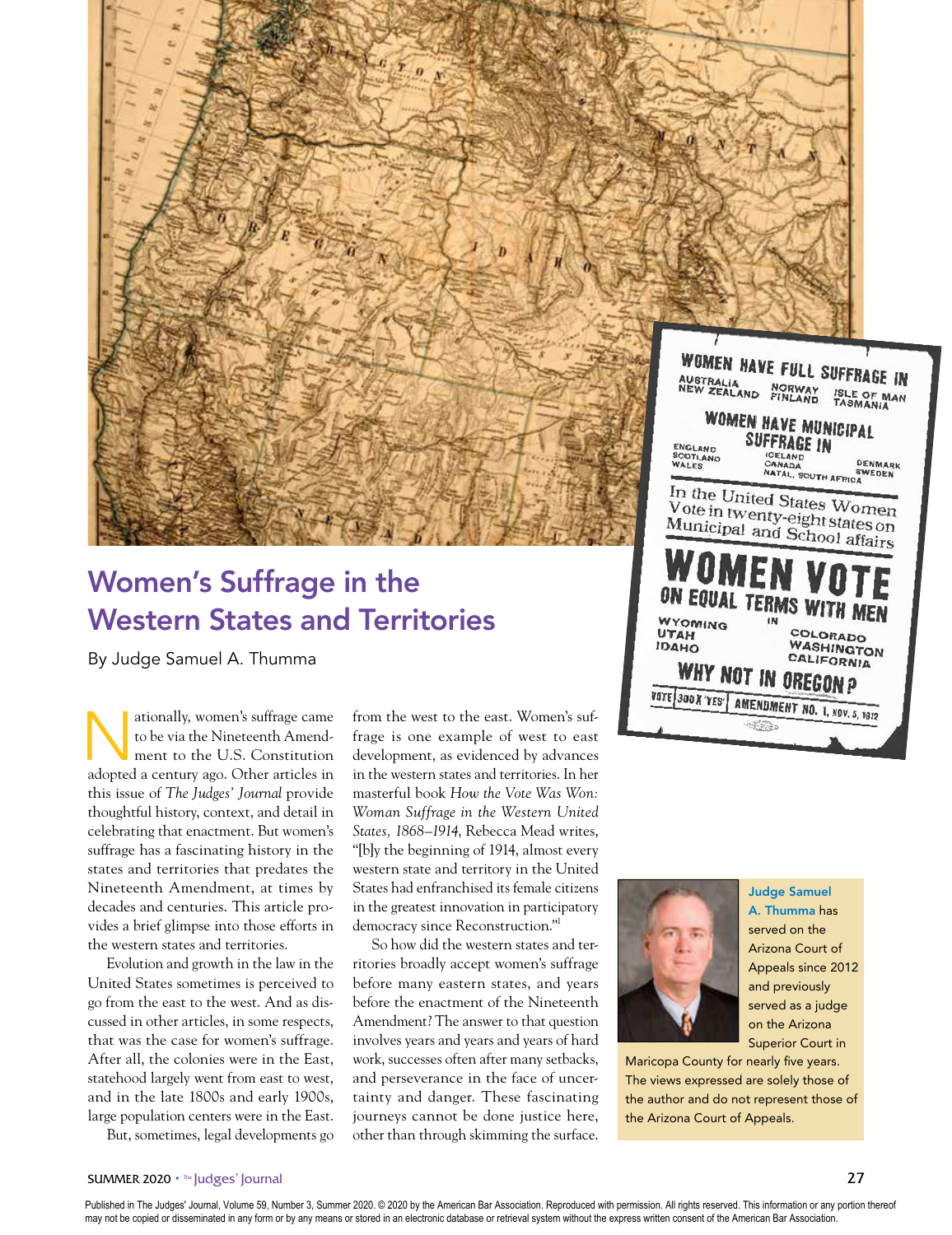Mead's book provides far richer context, detail, and depth into the issues and individuals involved and the struggles lost and then won, and at times won and then lost, but to then be won again. This article, by contrast, provides the briefest of summaries of women's suffrage in these pioneering states, at most whetting the appetite for more detail and leaving to Mead and others the incredible details and context for these efforts.

Some academics have argued that this omission enabled women to vote in the first elections, in which votes were cast by means of signatures on petitions; but this interpretation remains controversial. The second constitution of 1852 specified that suffrage was restricted to males over 20 years old.<sup>2</sup>

So whatever the meaning of the 1840 constitution, any women's suffrage effort was short-lived and "[o]pposition resulted

The western states and territories were achieving the goal of women's suffrage before the nation followed with the Nineteenth Amendment.

This article provides an overview of the history of women's suffrage in the western states and territories of the United States *before* the adoption of the Nineteenth Amendment. These developments did not follow a straight line, at times were temporary, and had to be maddingly frustrating. But the history shows, in these ways, that the western states and territories were achieving the goal of women's suffrage before the nation followed with the Nineteenth Amendment. And in this way, civilization absolutely moved from the west to the east, perhaps starting as far west as statehood would ever reach.

# Western Women's Suffrage Attempts

*The Kingdom of Hawaii (1840–1852?)* Although uncertain, the start of women's suffrage in the western states and territories may have begun in in the Kingdom of Hawaii.

The 1840 constitution of the Kingdom of Hawaii established a House of Representatives, but did not specify who was eligible to participate in the election of it.

in a specific denial of women's suffrage in the 1852 constitution."3 As a result, it was not until 1920, with the passage of the Nineteenth Amendment, that women gained the right to vote in Hawaii (and, even then, because it did not become a state until 1959, Hawaii could not vote on the Nineteenth Amendment).4

# *The Kansas Attempt (1867)*

Kansas became a state in 1861. In 1867, the Kansas legislature included two voting rights referenda on the ballot: one to enfranchise African Americans and the other to enfranchise women. This referendum on women's suffrage is cited as the first such attempt in the country.<sup>5</sup> However, both provisions failed.<sup>6</sup> And as discussed below, it would be nearly two generations (1912) until women in Kansas would gain the vote.

### *Utah Territory (1870–1887)*

The Utah Territory approved a women's suffrage provision in the early part of 1870, a provision that would survive less than two decades. In February 1870,

the acting governor of the Utah Territory, S.A. Mann, signed a law (An Act Conferring upon Women the Elective Franchise) allowing women aged 21 or older to vote in any election in the territory, adding that "[a]ll laws or parts of laws conflicting with this Act are hereby repealed."<sup>7</sup> As a result, "Utah women hold the honor of being the first to vote."8

"Utah women exercised their right to vote for seventeen years until Congress passed the Edmunds-Tucker Act in 1887 that prohibited polygamy and rescinded women's suffrage."<sup>9</sup> The Edmonds-Tucker Act, which became law on March 3, 1887, after President Grover Cleveland refused to sign or veto it, also repealed the charter of the Church of Jesus Christ of Latter-Day Saints and seized church.<sup>10</sup> The U.S. Supreme Court rejected a challenge to the act, finding these actions were constitutional in *The Late Corporation of the Church of Jesus Christ of Latter Day Saints v. United States*. 11 As a result, although the Territory of Utah was an early adopter of women's suffrage, the federal government negated that right.

The federal government's disenfranchisement of women in the Utah Territory did not last a decade. When Utah became a state in 1896, women were, again, refranchised. At that time, Utah joined Wyoming and Colorado as recognizing women's suffrage.<sup>12</sup>

# *Washington Territory (1883–1888)*

In 1854, a women's suffrage proposal "came within one vote of passing" in Washington Territory and an 1878 constitutional convention rejected such a proposal, again by one vote.<sup>13</sup> In 1883, however, the effort was successful, at least for a few years. As Mead notes, "woman suffrage in Washington Territory . . . had an unusual history of early enfranchisement and disenfranchisement closely related to statehood aspirations. The territorial legislature approved the measure in 1883, but the territorial Supreme Court invalidated the law in 1888."<sup>14</sup>

*Bloomer v. Todd* was the 1888 Washington Territorial Supreme Court decision invaliding the law.15 Nevada M. Bloomer attempted to vote, and when the

Published in The Judges' Journal, Volume 59, Number 3, Summer 2020. © 2020 by the American Bar Association. Reproduced with permission. All rights reserved. This information or any portion thereof may not be copied or disseminated in any form or by any means or stored in an electronic database or retrieval system without the express written consent of the American Bar Association.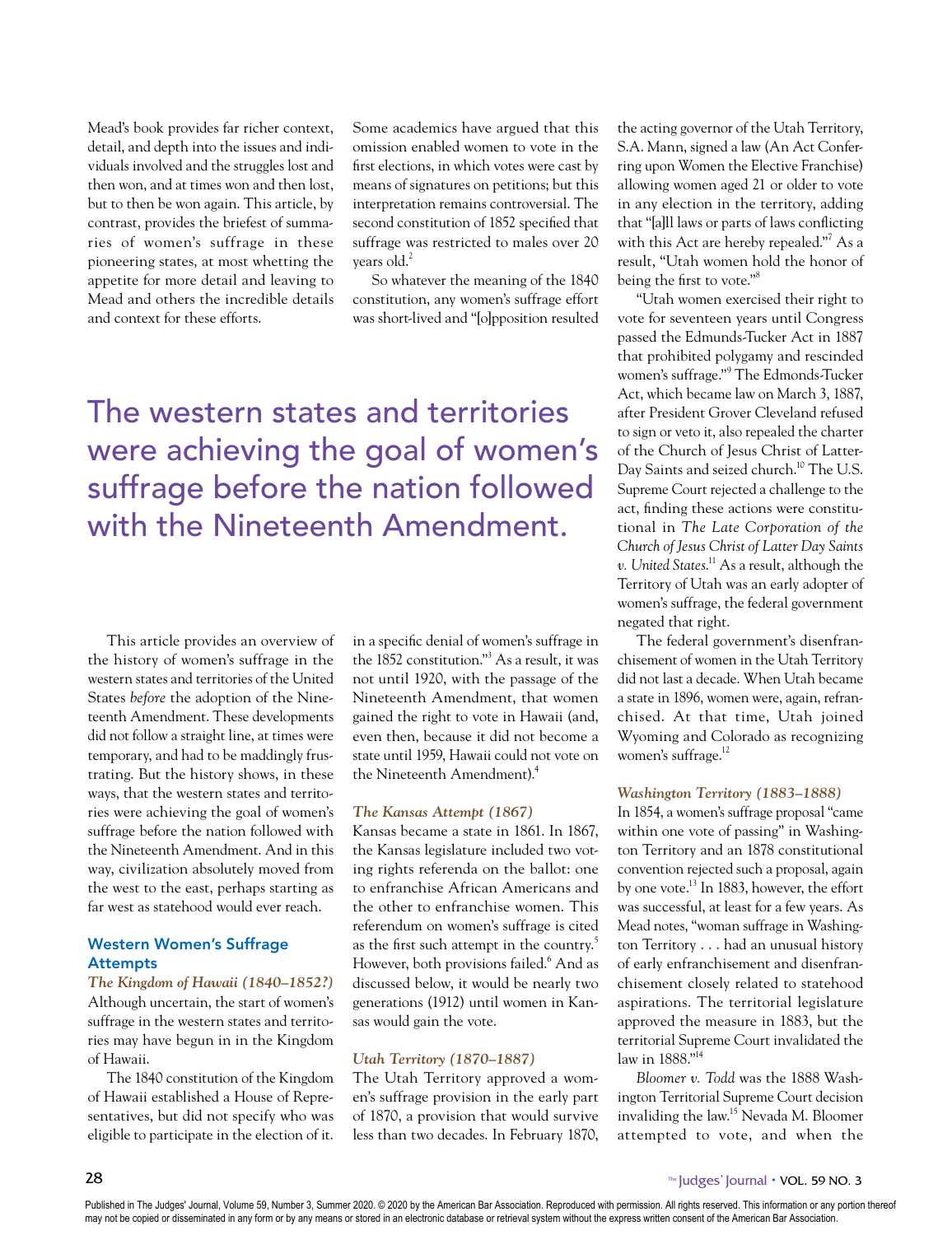defendants, "judges of election," refused to allow her to do so, she sued for "five thousand dollars [about \$135,000 in today's dollars], and for her costs of suit."16 The trial court dismissed for failing to state a claim, and the Territorial Supreme Court affirmed.17 The opinion in *Bloomer v. Todd* is filled with rambling paragraphs and sentences in the style of the day. The rationale offered, however, is captured nicely in the headnote, which concludes that the 1883 Washington Territorial act conflicted with the terms of the Act of Congress establishing Washington Territory,

providing that every white male inhabitant above the age of 21 years, resident in the territory, shall be a voter at the first election, but the qualifications of voters at subsequent elections shall be as prescribed by the legislative assembly, provided that the right of suffrage shall be exercised only by citizens of the United States above the age of 21 years, or by those above the age who have declared on oath their intention to become such; the word "citizens" meaning only male inhabitants.18

Stated differently, the court concluded Bloomer was a citizen of the United States and of Washington Territory, but not when it came to voting. Although Washington became a state in 1889, *Bloomer* remained the law there for more than two decades. Ultimately, "Washington State passed women suffrage quite easily in 1910," which was later called "a vanguard state victory" representing "the first women suffrage amendment in fourteen years."19 "Suffragists throughout the country took new inspiration and valuable lessons from the Washington victory,"<sup>20</sup> with several states following Washington's lead in the early 1910s, as discussed below.

# *Alaska Territory (1913)*

Alaska did not become a state until 1959, meaning it could not vote on the Nineteenth Amendment. In 1913, however, the

Alaska Territory granted women—more accurately some women—the right to vote.

[T]he Alaska territory granted women full voting rights in 1913—seven years before the 19th Amendment was ratified. While white women in the Alaska Territory could now vote, Indigenous women could not.

Activists from the Alaska Native Brotherhood and Sisterhood advocated for Native suffrage rights. In 1915, the Alaska Territorial Legislature recognized the right of Indigenous people to vote if they gave up tribal customs and traditions.<sup>21</sup>

first law granting women equal and unrestricted voting rights with men."23 And women's suffrage in Wyoming has been in place ever since. Wyoming was at the cutting edge in the United States, adopting women's suffrage more than 150 years ago, and 50 years before the enactment of the Nineteenth Amendment.<sup>24</sup> To this day, to honor the achievement, December 10 is celebrated as "Wyoming Day."25

### *Colorado (1893)*

"In 1893, Colorado became the first state to enfranchise women in a popular referendum after a vigorous campaign."26 This effort traced back decades, including to a failed attempt in 1877 (a year after Colorado became a state) and a legislature that was, for many years, unwilling to submit the ques-

# West to east comparisons show stark contrasts in approaches to women's suffrage.

# Western Women's Suffrage **Successes**

By contrast to these unsuccessful attempts and temporary gains and losses, other western territories and states recognized women's suffrage before the Nineteenth Amendment on a permanent basis, starting most notably with Wyoming.

### *Wyoming Territory (1869)*

In 1869, the legislature of the Wyoming Territory passed a law providing for women's suffrage, and territorial Governor John Allen Campbell signed the provision on December 10, 1869, making it the first territory or state to provide for women's suffrage.<sup>22</sup> In September 1870, in Laramie, "Louisa Swain became the first Wyoming woman to cast a ballot under the world's tion to voters.27 The enactment is attributed to a variety of different factors: "Women suffrage passed in Colorado in 1893 due to economic crises, consensus on silver in an off-year election, the participation of middle-class clubwomen, the positive example of neighboring Wyoming, and the weak mobilization of the opposition."28

# *Idaho (1896)*

Idaho, which became a state in 1890, adopted women's suffrage in  $1896$ <sup>29</sup> Although coming soon after the Colorado enactment, "the victory in Idaho in 1896 is less well understood."30 The success in Idaho, however, seems tied to the Colorado experience. The result, however, was felt almost immediately. "Idaho governor Frank Steunenberg commended female

Published in The Judges' Journal, Volume 59, Number 3, Summer 2020. © 2020 by the American Bar Association. Reproduced with permission. All rights reserved. This information or any portion thereof may not be copied or disseminated in any form or by any means or stored in an electronic database or retrieval system without the express written consent of the American Bar Association.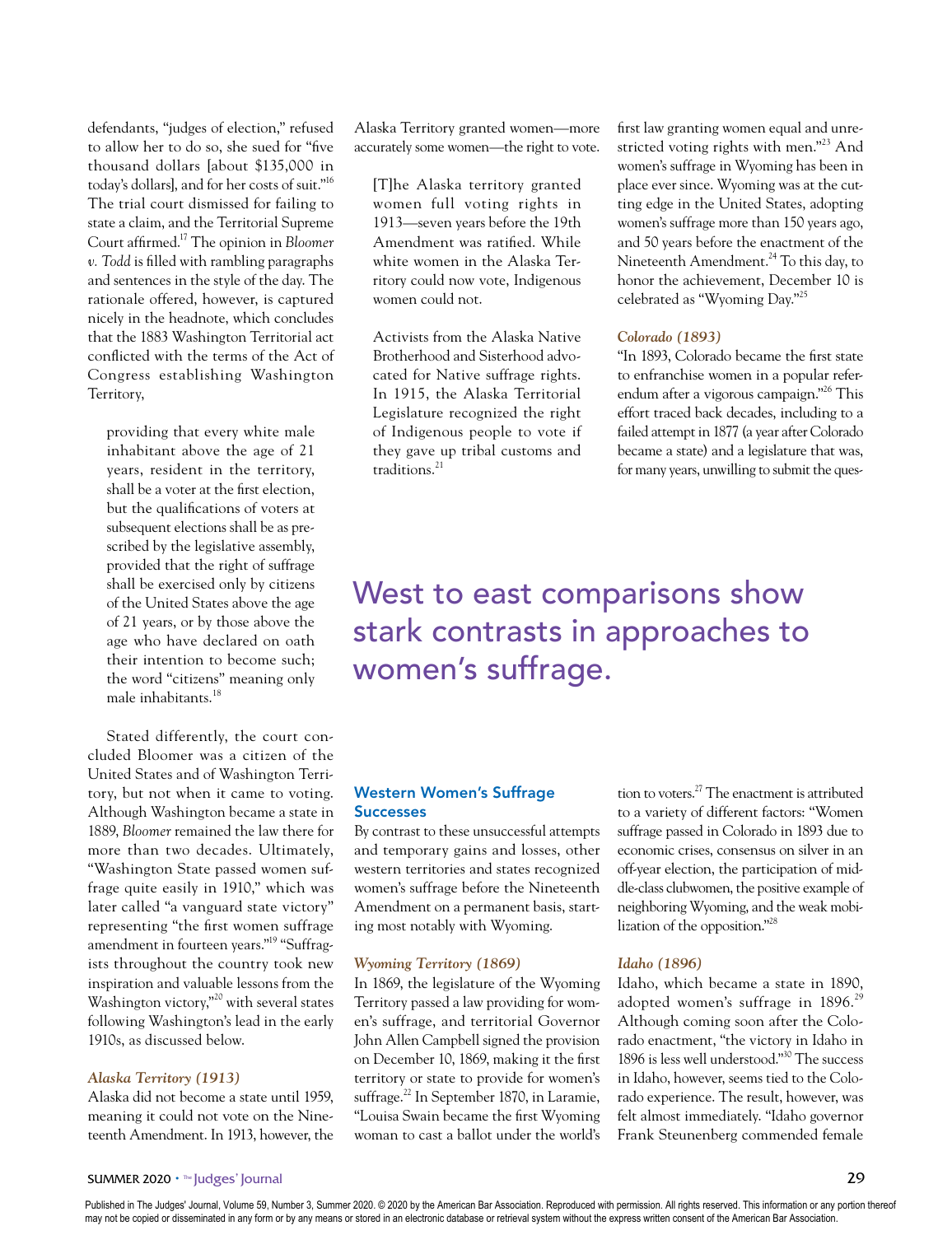turnout in 1898, when three women (a Democrat, a Populist, and a Republican) won seats in the legislature. They 'made most accepted public officers, serving with ability and success,' proving that 'the only vital question at the polls were those of merit and party."<sup>31</sup>

# *California (1911)*

Notwithstanding Idaho's success, California efforts that year yielded a different result. "The woman suffrage amendment [in 1896] lost in California (137,099 to 110,355), with a 44.6 percent positive vote statewide."32 This loss "was a bitter blow to these suffragists, who had hoped the Populist momentum would help them sweep the West, but they were consoled by the Idaho victory that same year."<sup>33</sup>

It would be another 15 years until California would recognize women's suffrage. In 1911, a broad base of support worked for a women's suffrage proposal that passed: "[t]he final total was 125,037 to 121,450, a margin of only 3,587 votes,"<sup>34</sup> passing with just 50.7 percent of the votes. But western state efforts the next few years would "confirm[] that the suffrage movement had entered a new and more dynamic period in the twentieth century."35 In fact, "[i]nspired by the Pacific Coast victories, all other western states and territories except New Mexico enfranchised their women citizens by the end of 1914."36

#### *Arizona, Oregon, and Kansas (1912)*

In 1912, Arizona, Oregon, and Kansas all approved referenda adopting women's suffrage.

When Arizona became a state on February 14, 1912, it did not recognize women suffrage. A ballot proposition later that year, on the first general election ballot for the State of Arizona, approved women's suffrage with more than 68 percent of voters favoring the measure.<sup>37</sup>

In Oregon, "full suffrage received large votes in the Oregon state legislature in 1871, 1873, and 1875 and women's school voting and office-holding measures passed in 1877."38 But these ballot measures were not approved by the electorate and, in 1884, "an Oregon woman suffrage referendum lost badly."39 After further efforts, including a 1906 failed effort that "was widely attributed to fraud,<sup>"40</sup> and another unsuccessful campaign in 1910,<sup>41</sup> it was not until 1912 when "Oregon finally approved women suffrage."42

In Kansas, after the first-in-the-country statewide women suffrage referendum failed in 1867, and after a failed attempt in 1894 was referred to as a "disaster,"<sup>43</sup> Kansas also joined the club in 1912.44

#### *Montana and Nevada (1914)*

Montana and Nevada followed two vears later.<sup>45</sup> Notably, in 1916, Jeannette Rankin, a Republican from Montana, was elected to the U.S. House of Representatives and became the first woman to serve in Congress.46

# *New Mexico*

New Mexico appears to have been the outlier as the only western state or territory that did not guarantee women's suffrage, in some form, before ratification of the Nineteenth Amendment. That said, the "Message of Governor O. A. Larrazolo to the 4th Legislature of the State of New Mexico, Santa Fe, January 15, 1919, an official State document," showed that the governor "and the New Mexico Republican Party were pledged to support the women's right to vote. He further noted the need for an amendment to the New Mexico Constitution to assure their right."<sup>47</sup> After passage of the Nineteenth Amendment by Congress later in 1919, "[t]he New Mexico Legislature and Governor Octaviano Larrazolo ratified the amendment on February 21, 1920."48

# **Conclusion**

West to east comparisons show stark contrasts in approaches to women's suffrage.<sup>49</sup> And the comparison is stark. For example, in 1872, three years after the Wyoming Territory adopted women's suffrage, Susan B. Anthony was arrested for attempting to vote in New York state.<sup>50</sup> And in 1915, after all the western states and territories except New Mexico had recognized women's suffrage, New York voters defeated a women's suffrage referendum.<sup>51</sup>

The importance of the Nineteenth Amendment cannot be understated, and

the efforts leading to it are legion. Some jurisdictions, however, acted earlier, and many of those states and territories were in the West. Those efforts were not universally successful, and at times had stops and starts even after winning the ballot. Each effort, either by statute or by initiative, has its own story with different participants, themes, and issues, some of which are masterfully captured in Rebecca Mead's *How the Vote Was Won: Woman Suffrage in the Western United States, 1868–1914*, which is well worth reading. It is noteworthy that Mead opens her book with a quote from Theodore Roosevelt published in a 1913 article called "The Uncivilized East": "'I think civilization is coming Eastward gradually.'"52 Truly, these western efforts establishing women's suffrage show that legal developments sometimes really do go from the west to the east.  $\square$ 

# **Endnotes**

1. Rebecca Mead, How the Vote Was Won: Woman Suffrage in the Western United STATES, 1868-1914, at 1 (2004).

2. This information about the Territory of Hawaii is found in a *Women's Suffrage*, Wikipedia, https:// en.wikipedia.org/wiki/Women%27s\_suffrage#cite\_ note-7 and note-17 (citing J. Kehaulani Kauanui, Paradoxes of Hawaiian Sovereignty: Land, Sex, and the Colonial Politics of State Nationalism (Oxford Press 2018)).

4. *Hawi'i and the 19th Amerndment*, Nat'l Park Serv., https://www.nps.gov/articles/hawaii-andthe-19th-amendment.htm.

5. Mike McCabe, *First in the Midwest: Kansas' Role in the Women's Suffrage Movement*, CSG Midwest (Mar. 2015), https://www.csgmidwest.org/ policyresearch/0315-kansas-womens-suffrage.aspx.

6. *Early Suffrage and Formation of ESA [Kansas Equal Suffrage Association] 1859–1884*, League of Women Voters of Kan., https://lwvk.org/ about-lwv-of-kansas/lwvk-history.

7. Suffrage and Stories of Utah Women, UTAH Div. Archives & Records Serv., https://archives. utah.gov/digital/suffrage.html.

8. Amy Barry, *Women's Suffrage: 100th Anni*versary of the 19th Amendment, UTAH DIV. STATE Hist. (Oct. 28, 2019), https://history.utah.gov/ womens-suffrage-100th-anniversary-of-the-19thamendment.

<sup>3.</sup> *Id.*

Published in The Judges' Journal, Volume 59, Number 3, Summer 2020. © 2020 by the American Bar Association. Reproduced with permission. All rights reserved. This information or any portion thereof may not be copied or disseminated in any form or by any means or stored in an electronic database or retrieval system without the express written consent of the American Bar Association.